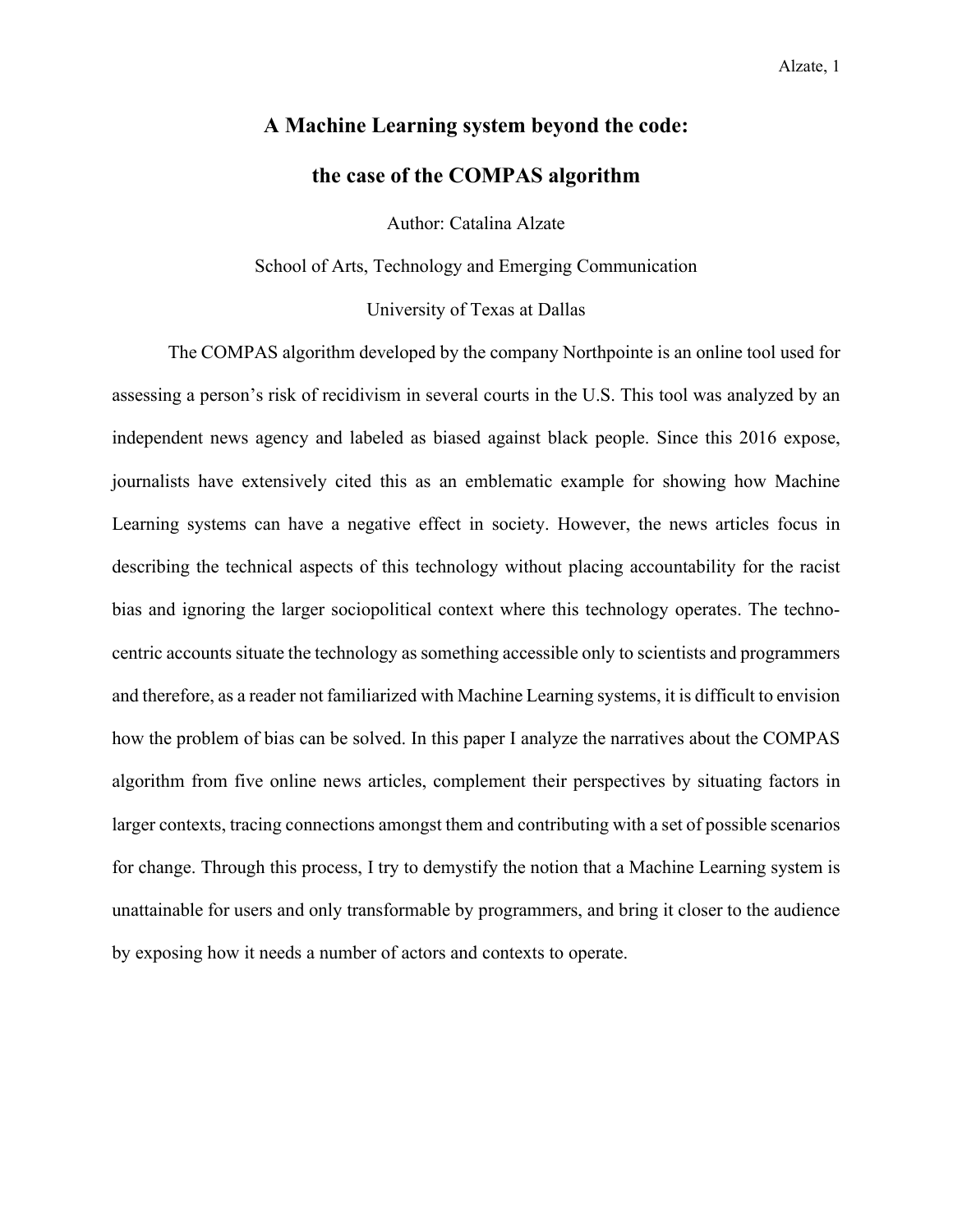# **Introduction to the COMPAS algorithm**

When a person is arrested and taken into court, the judge will determine his or her probability of committing a crime in the future, by asking a series of questions during the hearing and input the responses into COMPAS, a survey-like document, available on a web browser. Some of these questions will be already filled by the software, since the ID of the person will indicate criminal records and some "static factors" such as age at first arrest and gender (Practitioner, 5). The rest of the questions are entered manually. When the survey is complete, the software analyses the information and provides a risk score as a number from 1 to 10 according to the likelihood of the person of committing a new crime over the next two years. According to this number, the judge should assign a rehabilitation process for the offender. The COMPAS algorithm serves the function of predicting risk and helping judges decide on rehabilitation needs (Practitioner, 8).

*ProPublica*, an investigative news organization, studied the data of people from the state of Florida who were scored used the COMPAS system. While race is not an explicit question in the initial survey, ProPublica exposed how black people who are sentenced and do not reoffend, are twice as likely than white people to be scored as high risk (Angwin et al.) The title of this study is "Machine Bias" and in a short period of time, it became a popular reference in news articles that highlighted how this algorithm is skewed. I have chosen five sources of online news articles by The New York Times, The Wall Street Journal, The Washington Post, The Atlantic and The Guardian and identified four common themes across them. In the following section, I introduce and complement these themes using supporting arguments from academic sources, and describe how the narratives in the news stagnate the conversation about the future of this technology. In contrast, I transcend techno-centric discussions that focus on the COMPAS algorithm, by including the company that created the technology, the criminal justice system and the machine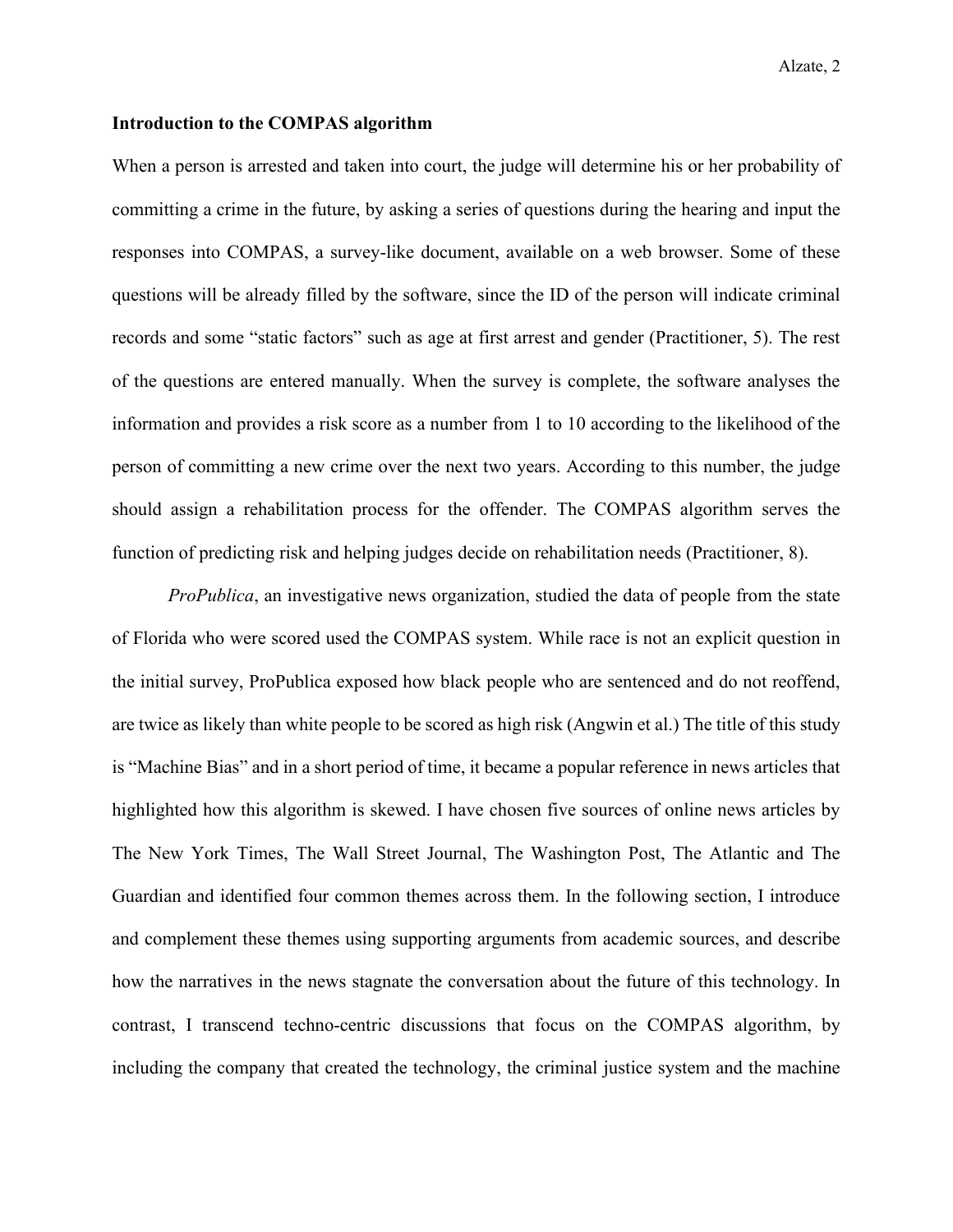learning community as active stakeholders that act in tandem to allow this technology to function and express racial biases.

# **1. Advocating for transparency is insufficient**

The first common theme across the news articles is the need of transparency to fully understand how the algorithm generates biased results. For example, the Washington Post affirms: "Northpointe has refused to disclose the details of its proprietary algorithm, making it impossible to fully assess the extent to which it may be unfair, however inadvertently" (Corbett et al.). This assertion is echoed and cited in the other news articles, suggesting that accessing the code would contribute to fix the problem. Mike Ananny and Kate Crawford, academic researchers in the Machine Learning field, expose how the idea of transparency is limited in two fronts: on one hand, the code that constitutes COMPAS, as any other Machine Learning system, is a complex mathematical network that increases in size and density by computer operations alone. Given its complexity, it would be hard to decipher it and there may not competent audiences that comprehend it (982). Whereas this holds true for many algorithms, complexity leaves us with no hope for change. In contrast, Safiya Umoja in her book *Algorithms of oppression*, has demonstrated how Google, after denying intent or responsibility to harm, has actually manipulated the algorithms when accused of racist biases (82). By facing these two views, I argue that advocating for transparency is not enough. The code may not be necessarily made public, but it has to be revisited by the programmers in Northpointe and this can be achieved if there is enough pressure and public demand. Transparency evokes the idea of visibility of the code, and we must include the people in charge of such visibility in the conversation, as a first step towards accountability.

The second limitation pointed by Annany and Crawford, is that transparency refers to a specific algorithm in isolation. However, "there is no single system to *see inside* when the system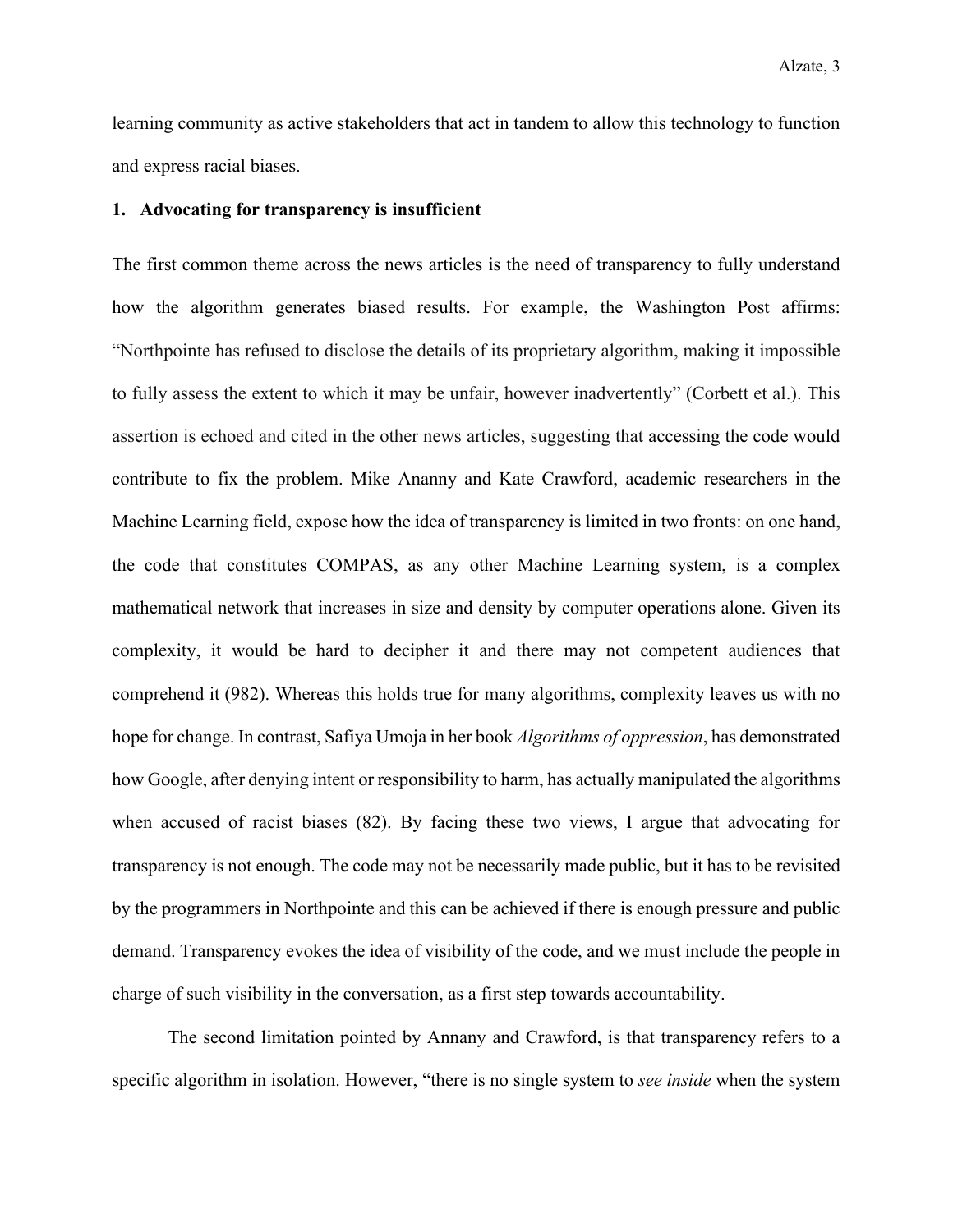Alzate, 4

itself is distributed among and embedded within environments that define its operation" (982). In other words, the COMPAS algorithm is more than code. It is a set of relations between the code and its environment. As we will see in the following section, the issue of bias is not exclusive of the algorithm but very much part of its users and enablers.

# **2. The root biases of the algorithm exist within the criminal justice system**

The news articles mention how the training data for the COMPAS algorithm mirror our biases in society. For example, the article by The New York Times mentions: "An algorithm that accurately reflects our world also necessarily reflects our biases" (Israni). The claims related to the training data in this and other news articles, dilute the responsibility to society in general. It is necessary to contextualize these claims to understand the origins of the bias. The most relevant training data used for the COMPAS algorithm are criminal records, which are generated within the criminal justice system and it is indeed this system that ends up being mirrored in the operations of the algorithm. As Katheryn Russel-Brown explains, race has historically mattered within the criminal justice system in many explicit and implicit ways:

When compared with Whites, people of color, particularly African Americans, Latinos, and Native Americans, experience racially disparate treatment at every stage, from arrest to incarceration. These outcomes are sometimes the result of intentional racial discrimination. However, we now know that these disparities reflect more than conscious racial animus. Implicit racial bias is another road that leads to racial inequities in policing practices, court processes, and correctional treatment. (Russell-Brown, 191)

Russel is referring here to the biases that law enforcement agents express when they are in direct contact with people of color. Interestingly, the three processes that she mentions: policing practices, court processes and correctional treatment, are all recorded as databases, and they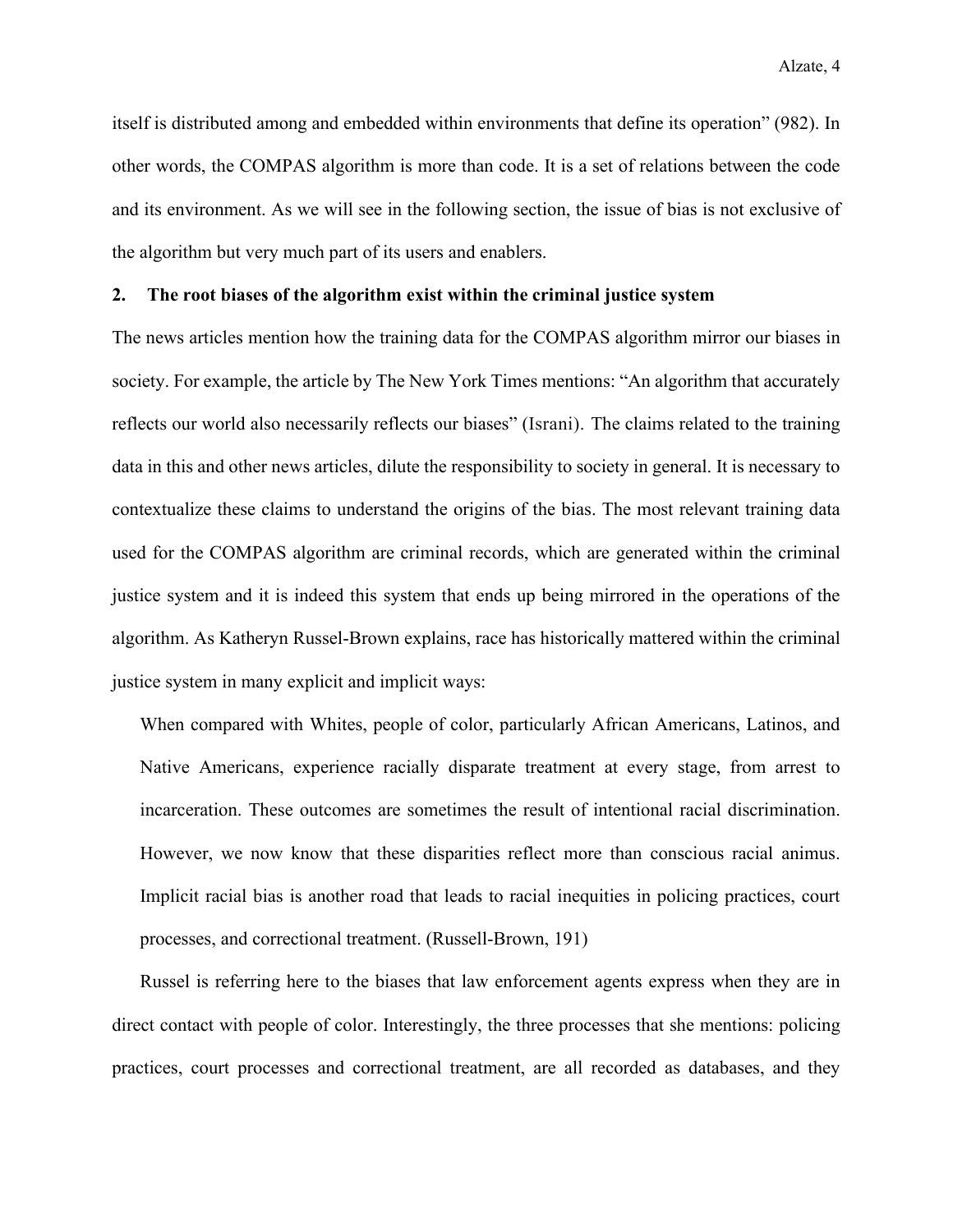constitute the criminal record of a person. This is the most important reference to decide if a person will re-offend. Consequently, if the practices of policing and sentencing are already biased against black people, this bias will be encoded in the record of such practices and become the training data for an algorithm like COMPAS.

Additionally, there are other datasets included in COMPAS. Tafari Mbadiwe explains that even if race is not made explicit in such datasets, they can be *race proxy*, which means that "while it doesn't explicitly *refer* to race, it does *correlate* with race - examples include ZIP code, socioeconomic status, and previous arrests. Typically, risk- assessment systems like COMPAS do not use race-related data but do incorporate proxies." (19). If the databases related to crime already exhibit biases, anyone who tries to use them to design an algorithm will get skewed results. This again leaves us with no hope for the creation of better algorithms. However, we must recognize that datasets are *chosen* to be part of a machine learning system. In other words, there is an underlying system of classification and sorting of information that has been designed as the basis of this algorithm. By influencing the choice of databases to use, we could imagine how a recidivism algorithm could produce different results. Nevertheless, deciding about the training data in this context cannot be a responsibility of computer programmers. These choices correspond to larger questions about fairness and crime reduction, and the criminal justice system must answer those.

#### **3. A simpler version of COMPAS will also exhibit bias**

The narratives by The Atlantic and The Guardian mostly focus on questioning the usefulness and complexity of the COMPAS algorithm. This is informed by the research published by Julia Dressel and Hany Farid, who crowdsourced 700 respondents through Amazon Turk, provided them with seven variables from records of offenders in the state of Florida, and requested them to predict if the person would reoffend or not in the next two years. According to their results, guesses from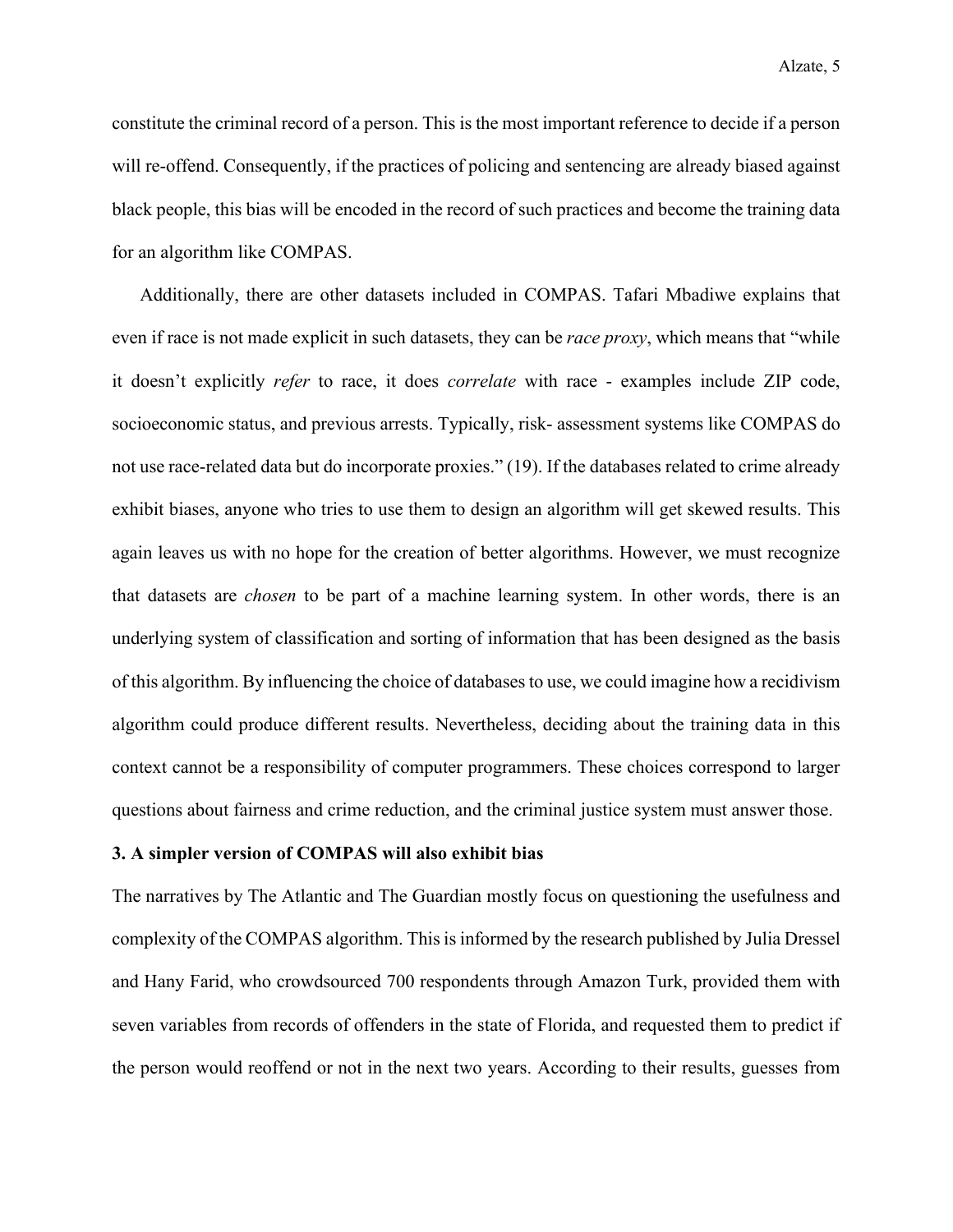random respondents exhibit the same accuracy than the COMPAS algorithm (Yong). After analyzing this work, the news articles question one of the premises that this algorithm is built upon: that a machine will generate a better judgment than a human being.

A second study conducted by Dressel and Farid involved the design of a predictive algorithm that works only with two risk factors: age and number of previous convictions. After being tested, it resulted again in a very similar accuracy percentage to COMPAS, therefore questioning if its complexity is even necessary. These studies do not necessarily suggest that COMPAS is useless, but rather demonstrate that algorithms must be understood and tested "before hinging people's lives on it" (qtd. in Yong). The missing part of the argument is however, that even if the algorithm uses only two factors: race and previous conditions, the results will also be biased, since black young men are disproportionally incarcerated in the U.S. This is therefore not a matter of complexity of the technology, but rather about the overall parameters that decide its functioning.

# **4. Mathematical inevitabilities should not compromise social justice**

The Washington Post reanalyzed the data collected by ProPublica and exposed a discrepancy between Northpointe and ProPublica's definition of fairness. The claim by ProPublica is that black people who are sentenced and do not reoffend, are twice as likely than white people to be scored as "high risk" by the algorithm (Angwin et al.), and the response of Northpointe is that among those who are labeled "high-risk", black defendants and white defendants will go on to re-offend at the same rates (Mbadiwe, 12). Both of these scenarios are valid but they depart from two different assumptions: Northpointe claims that the algorithm is fair because it is equally precise regardless of race, and ProPublica argues that for the algorithm to be fair, it should make mistakes at the same rate regardless of race.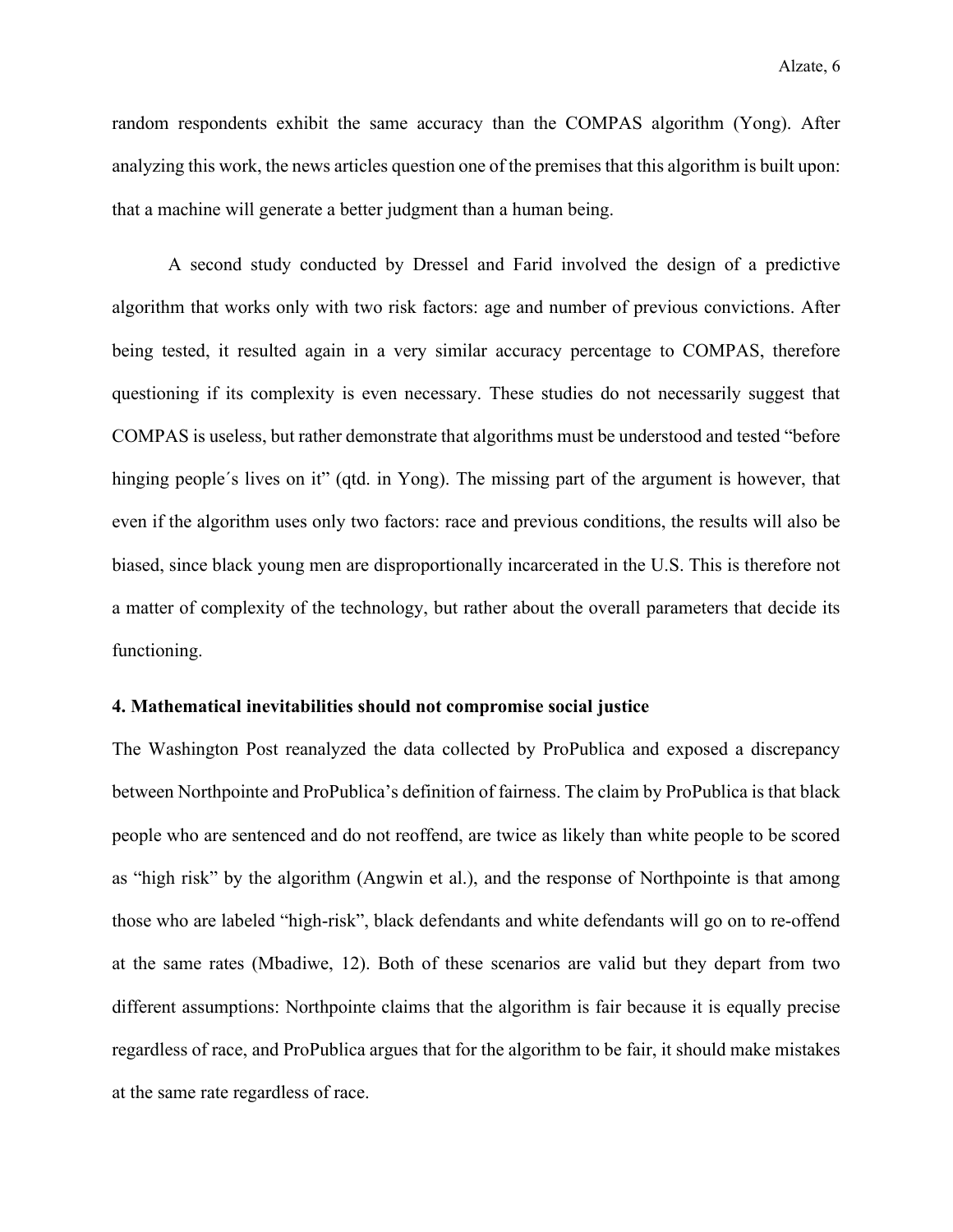The statistical analysis by The Washington Post demonstrates that each definition of fairness tells a different story, always disfavoring one group over another. They label this as a mathematical inevitability: "The imbalance ProPublica highlighted will always occur" (Corbett et al). According to this logic, a new definition can always be crafted in order to justify the technology. However, the bottom line is that a private company should not define what fairness mean for criminal justice. The legal system should first clarify the questions that are at stake. For example: Should prison programming focus on inmates at high risk of recidivism?, should risk assessment be incorporated into sentencing?, should there be a decreased focus on long prison sentences? (James, 3)

# **Overall limitations of the narratives in the news**

As we have seen, the five news articles studied here introduce critical lenses to look at the workings and shortcomings of the COMPAS algorithm. However, as sources to learn about this technology, they narrow our understanding by focusing on the technical aspects and ignoring contextual forces. In this section I describe three limitations of the narratives in the news and augment them by considering the power relations where the algorithm is embedded and operates.

First, by focusing on the technology, the news articles do not involve the contexts of creation and use of the algorithm, and thereby avoid placing responsibility and accountability for the racially skewed results. Both Northpointe and the Criminal Justice System are passive actors in these stories, and it is important to bring them to light in order to envision how things can be different.

Secondly, all the news articles center their attention on race, while rendering other possible biases invisible. Since the risk factors that COMPAS uses include socioeconomic status, gender and employment status, as well as a set of personality-related questions, there are other injustices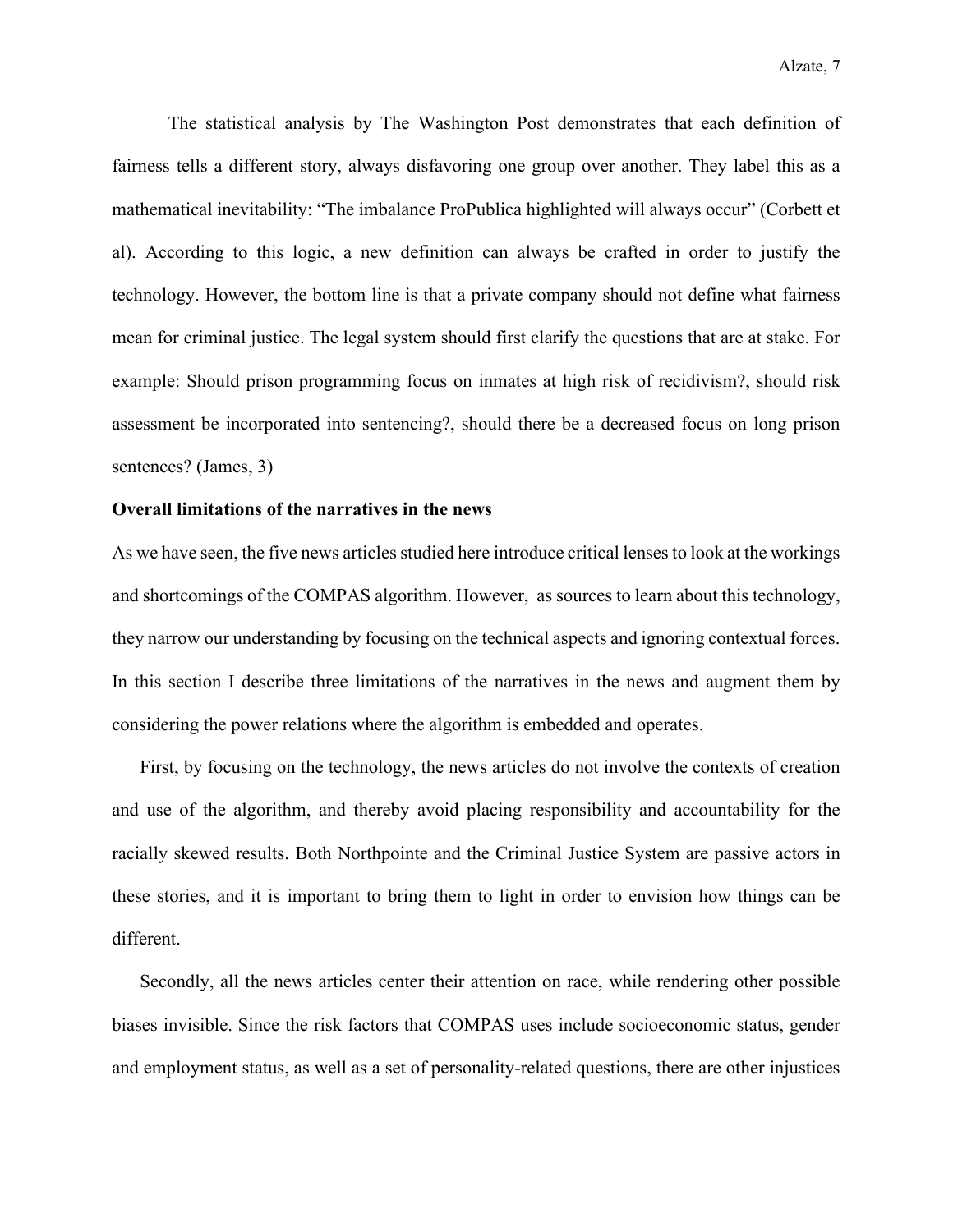that are likely to happen. Sonja B Starr is one of the very few scholars who has turned her attention to other forms of discrimination of COMPAS besides race, and argues that determining the future of a person in relation to the factors mentioned above is unconstitutional, since they can become the root of a new set of latent mistakes. For example punishing people because of their conditions of poverty, unemployment or regarding their gender identity (Starr, 2-4).

Third, while the articles by The Atlantic and The Guardian briefly acknowledge that the COMPAS algorithm is one of many risk assessment tools used for years within the criminal justice system, they do not connect this fact with a larger context of unfair incarcerations. Desmarais and Singh analyzed 19 assessment instruments or systems designed for predicting risk of general recidivism and identified 47 instruments designed for specific jurisdictions, declaring that all the instruments "have similar levels of performance" (208), in other words, all of them exhibit the same type of results as COMPAS and therefore the same type of mistakes. This happens because all the tools "are tapping common factors or shared dimensions of risk, even though the instruments utilize different items or have different approaches" (James, 4). By knowing that the COMPAS algorithm has been around for two decades and that it is not the only tool that creates the same effect in society, we can start decentralizing the narratives from this particular technology, in order to see that there is a larger issue of "products that are designed with a lack of careful analysis about their potential impact on a diverse array of people." (Noble, 66). In this case, the news articles do not mention the reality of mass incarceration of people of color in the U.S., which is ultimately the context that this algorithm is aggravating. While mass incarceration is not the focus of this paper, it is indeed necessary to bear in mind that the COMPAS algorithm is part of a larger political project of sending more people to jail, not necessarily as a strategy to manage crime, but rather to control the population (Alexander, 13).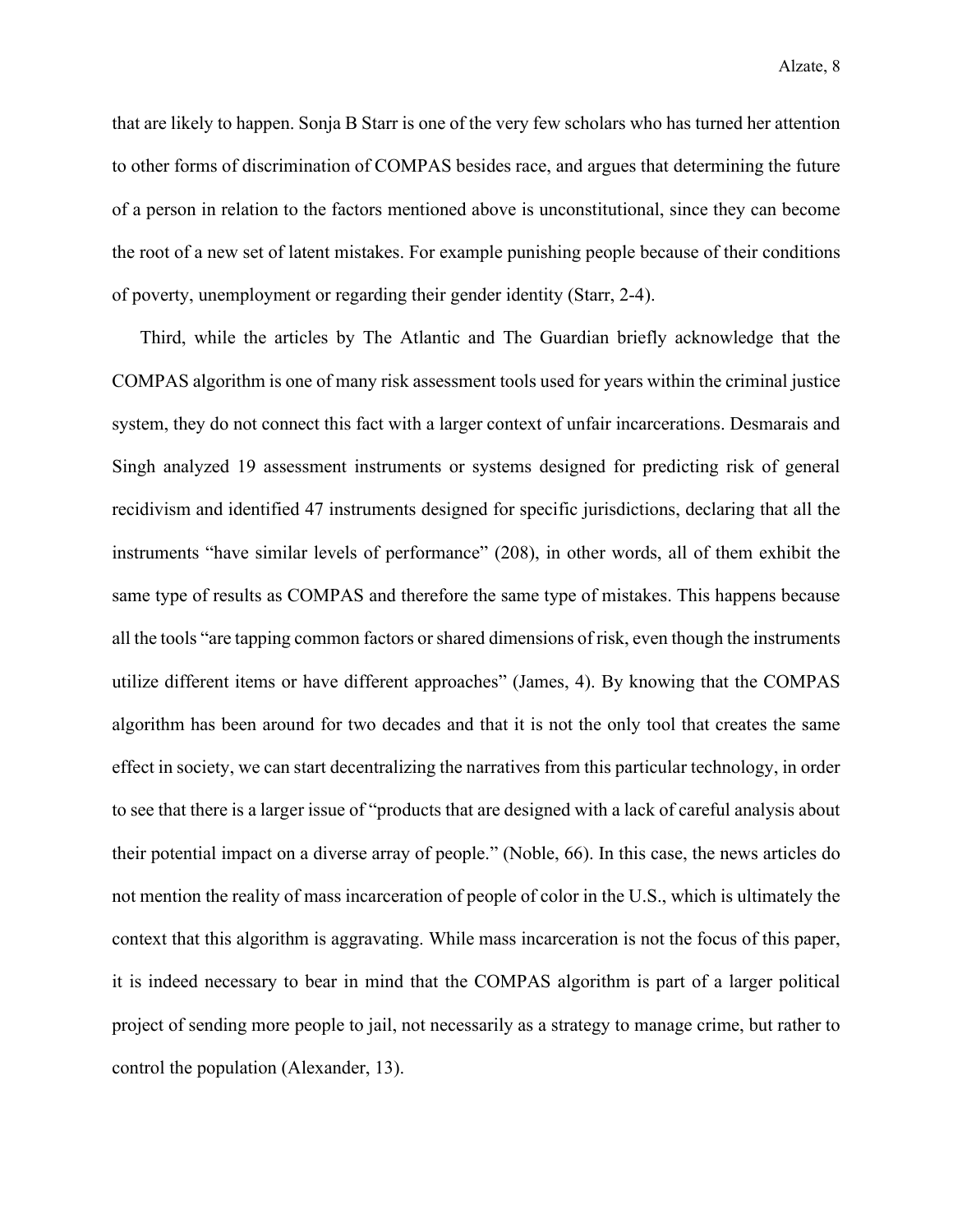# **The COMPAS algorithm beyond the technology**

By bringing to light actors and context of creation and use, I aim to pose the COMPAS algorithm as a specific enabler of bias, but not the solely responsible for it. There are other enablers in the context of this technology including people, institutions, companies, law enforcement agents and discourses that are perpetuating the already unacceptable inequalities within the criminal justice system. My analysis does not consider the COMPAS algorithm as an object whose essence is completely technological, but rather embraces the contexts that it is part of and recognizes that the technology affects society and culture, in the same way they affect technology as well. As Annany and Crawford have pointed out, Machine learning systems are "sociotechnical systems that do not *contain* complexity but *enact* complexity by connecting to and intertwining with assemblages of humans and non-humans" (974).

Analyzing the COMPAS algorithm under these considerations allowed me to envision scenarios for change. On a first level, the moments of use and the roles of the people involved in operating this technology could be modified. For example, by defining what the numerical score produced by the algorithm is used for. There must be a recalibration between what the technology is meant to do, and how it is actually used. The COMPAS algorithm should help judges assign rehabilitation needs, rather than determine length of incarcerations, and the use of this technology should be supervised in order to ensure its consistent use. In addition, after the algorithm runs the risk test, it should complement the numerical score with a report that evinces how the calculation was made along with a mention of the specific aspects of the questionnaire that led to the a particular result, in this way we can take advantage of the complexity of the algorithm by pointing out more precise vulnerabilities, assessing the most relevant rehabilitation needs and allowing for further scrutiny of racial proxies.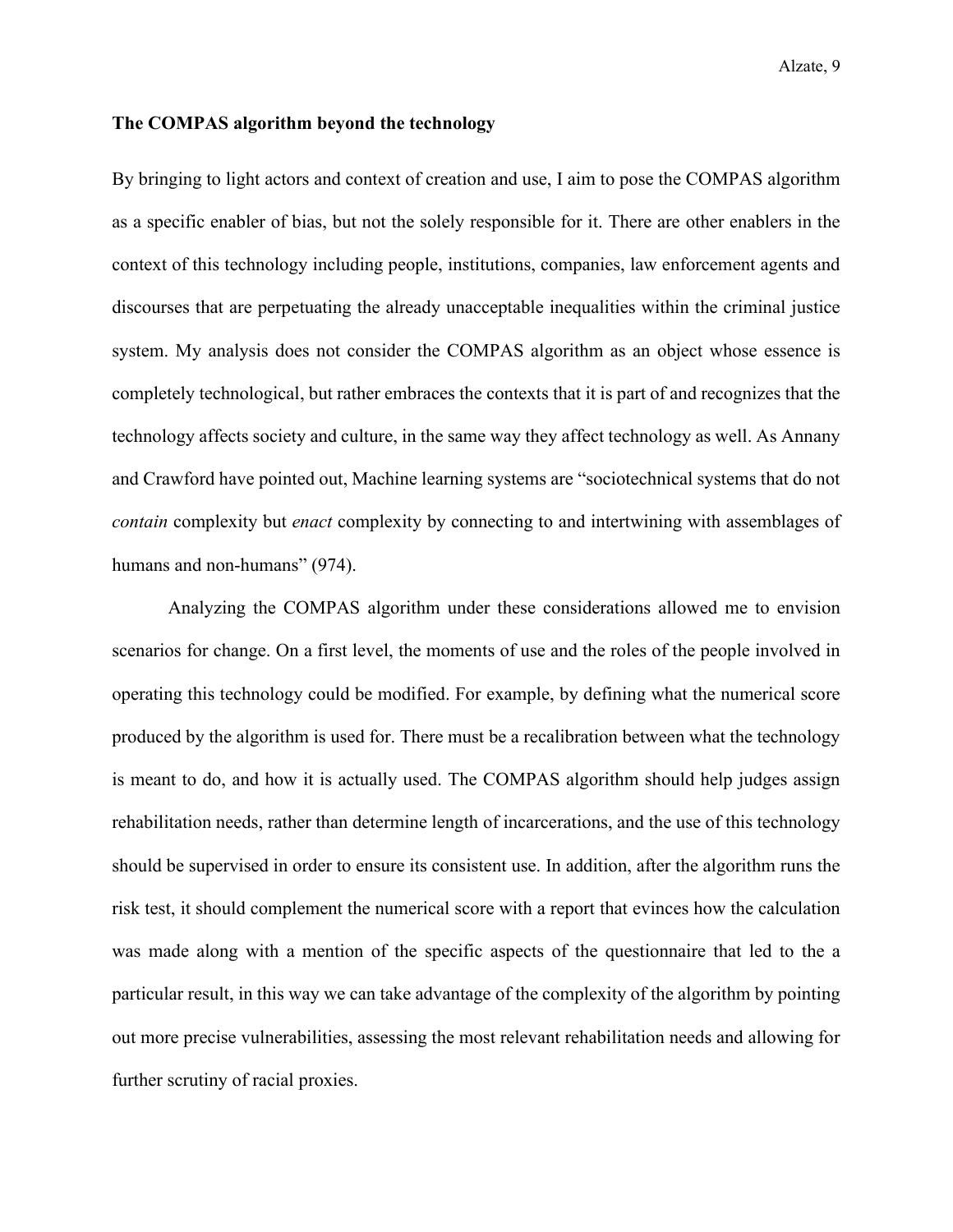It is in the hands of the company Northpointe to revise the initial parameters that the algorithm is built upon, clarifying the instances where the training data contains information that directly correlates to race, poverty, gender, and other criteria that could lead to discrimination. Furthermore, the engineers and programmers should be exposed to education regarding machine biases and the potential harms for society.

This takes us to a third level of influence, the Machine Learning community that is already making some efforts for determining ethical practices for machine learning systems. These efforts should complement the scope of educating the creators of these systems by developing a network of best practices within the private sector and formalizing standards or requirements to deploy these technologies.

The criminal justice system can play different roles for pursuing change. On one hand, they should define clear parameter of fairness, taking a close look at the correlation between previous arrests and risk to recidivate, since the number of arrests in the U.S. is disproportionate for black people, and the impossibility of building a life after prison is in itself a factor that renders people into a higher probability of reoffending (Israni). These nuances should be examined before implementing any technology to predict recidivism. On the other hand, if the intention of the criminal justice system is to define the rehabilitation needs of an offender, not only should the technology be following this principle, but there must be a rehabilitation ecosystem that is ready to take up all the people that should be allocated to them instead of the prison. Furthermore, it is imperative to question the over reliance of the criminal justice system on private companies to manage information, to revise other risk assessment tools that are expressing similar biases like COMPAS, and implement de-bias training for judges and their supervisors.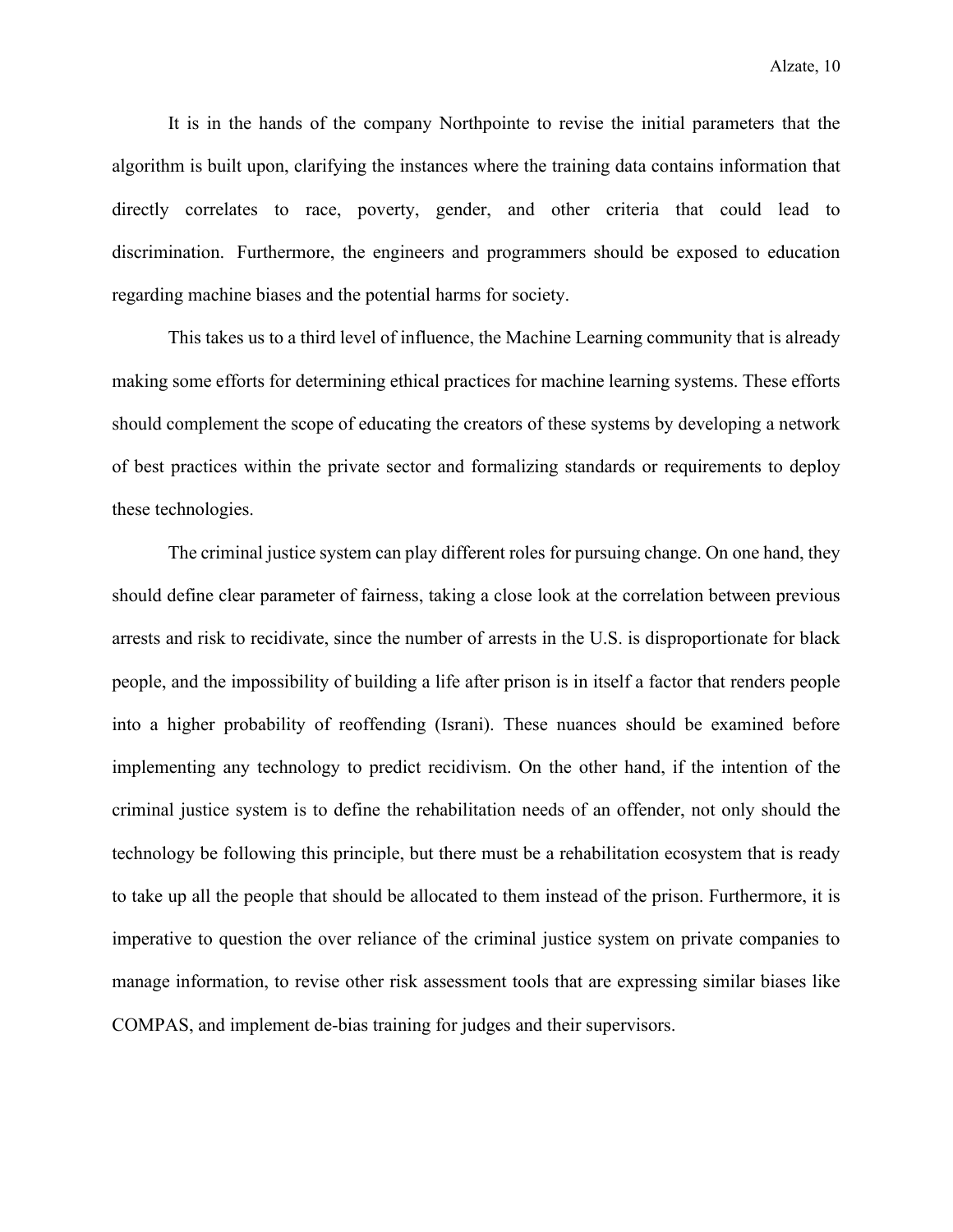As a connecting thread amongst these different levels of intervention, there must exist overall communication practices that maintain all the efforts moving towards socially desirable outcomes involving the criminal justice system, the private companies that provide them with products and services, the machine learning community and all the people that operate technologies in a daily basis within this system. These efforts are not needed for a technology to function, but rather to end practices that favor mass incarceration and the perpetuation of social inequalities for specific segments of society.

# **Conclusion**

The narratives about the COMPAS algorithm in the online news articles create a pathway for interpretation that avoids larger structural, historical and sociopolitical forces that have contributed to the creation of this technology and its current use. By emphasizing the analysis in the technology itself, this approach leaves no scope for situating accountability for its racially skewed results. In contrast, approaching the analysis from a contextual perspective reveals how accountability is distributed among the network of actors. More importantly, it highlights the multiple practices that are already biased within the criminal justice system, even without the presence of this technology, to explain that the COMPAS algorithm is not creating a new type of injustice but rather reinforcing long standing inequalities. A deeper look into the history of bias within the criminal justice system, as well as a critical lens to understand race, poverty and punishment is needed for translating this analysis into real changes. This discussion should also be extended to communities of programmers that have the opportunity to envision the long term effects of Machine Learning systems and their underlying systems of classification.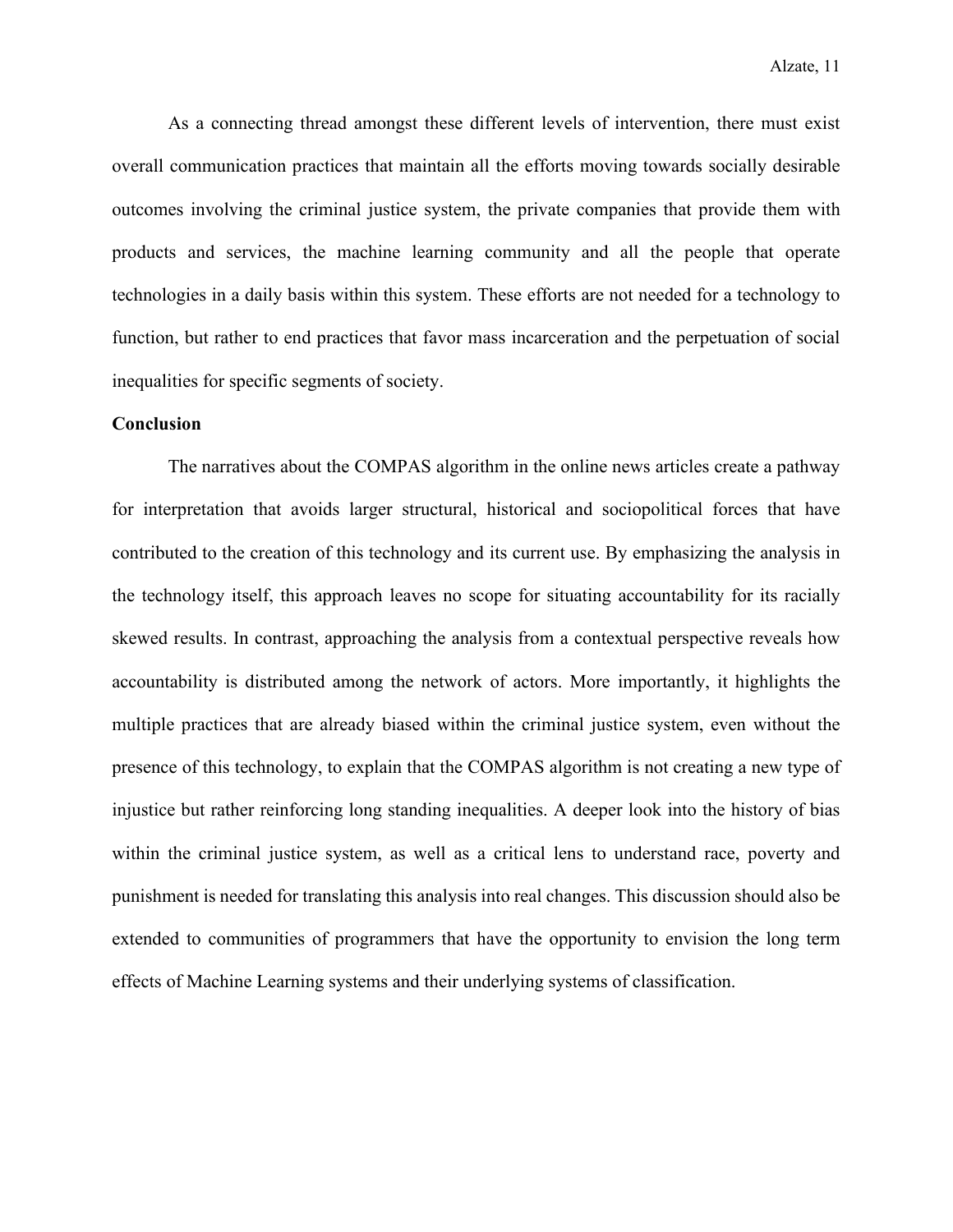# **Works cited**

- Ananny, Mike, and Kate Crawford. "Seeing without Knowing: Limitations of the Transparency Ideal and Its Application to Algorithmic Accountability." *New Media & Society*, vol. 20, no. 3, 2016, pp. 973–989., doi:10.1177/1461444816676645.
- Angwin, Julia, et al. "Machine Bias." *ProPublica*, ProPublica, [www.propublica.org/article/machine](http://www.propublica.org/article/machine-bias-risk-assessments-in-criminal-sentencing)[bias-risk-assessments-in-criminal-sentencing.](http://www.propublica.org/article/machine-bias-risk-assessments-in-criminal-sentencing)
- Alexander, Michelle. *The New Jim Crow: Mass Incarceration in the Age of Colorblindness*. The New Press, 2010.
- Corbett-Davies, Sam, et al. "A Computer Program Used for Bail and Sentencing Decisions Was Labeled Biased against Blacks. It's Actually Not That Clear." *The Washington Post*, WP Company, 17 Oct. 2016, [www.washingtonpost.com/news/monkey-cage/wp/2016/10/17/can-an](http://www.washingtonpost.com/news/monkey-cage/wp/2016/10/17/can-an-algorithm-be-racist-our-analysis-is-more-cautious-than-propublicas/?utm_term=.4be697f8b953)[algorithm-be-racist-our-analysis-is-more-cautious-than-propublicas/?utm\\_term=.4be697f8b953.](http://www.washingtonpost.com/news/monkey-cage/wp/2016/10/17/can-an-algorithm-be-racist-our-analysis-is-more-cautious-than-propublicas/?utm_term=.4be697f8b953)
- Desmarais, Sarah L., and Jay P. Singh. *Risk Assessment Instruments Validated and Implemented in Correctional Settings in the United States*. Department of Psychology, North Carolina State University and Department of Justice, Psychiatric/Psychological Service, Canton of Zürich, Switzerland, 27 March, 2013
- Devlin, Hannah. "Software 'No More Accurate than Untrained Humans' at Judging Reoffending Risk." *The Guardian*, Guardian News and Media, 17 Jan. 2018, [www.theguardian.com/us](http://www.theguardian.com/us-news/2018/jan/17/software-no-more-accurate-than-untrained-humans-at-judging-reoffending-risk)[news/2018/jan/17/software-no-more-accurate-than-untrained-humans-at-judging-reoffending](http://www.theguardian.com/us-news/2018/jan/17/software-no-more-accurate-than-untrained-humans-at-judging-reoffending-risk)[risk.](http://www.theguardian.com/us-news/2018/jan/17/software-no-more-accurate-than-untrained-humans-at-judging-reoffending-risk)